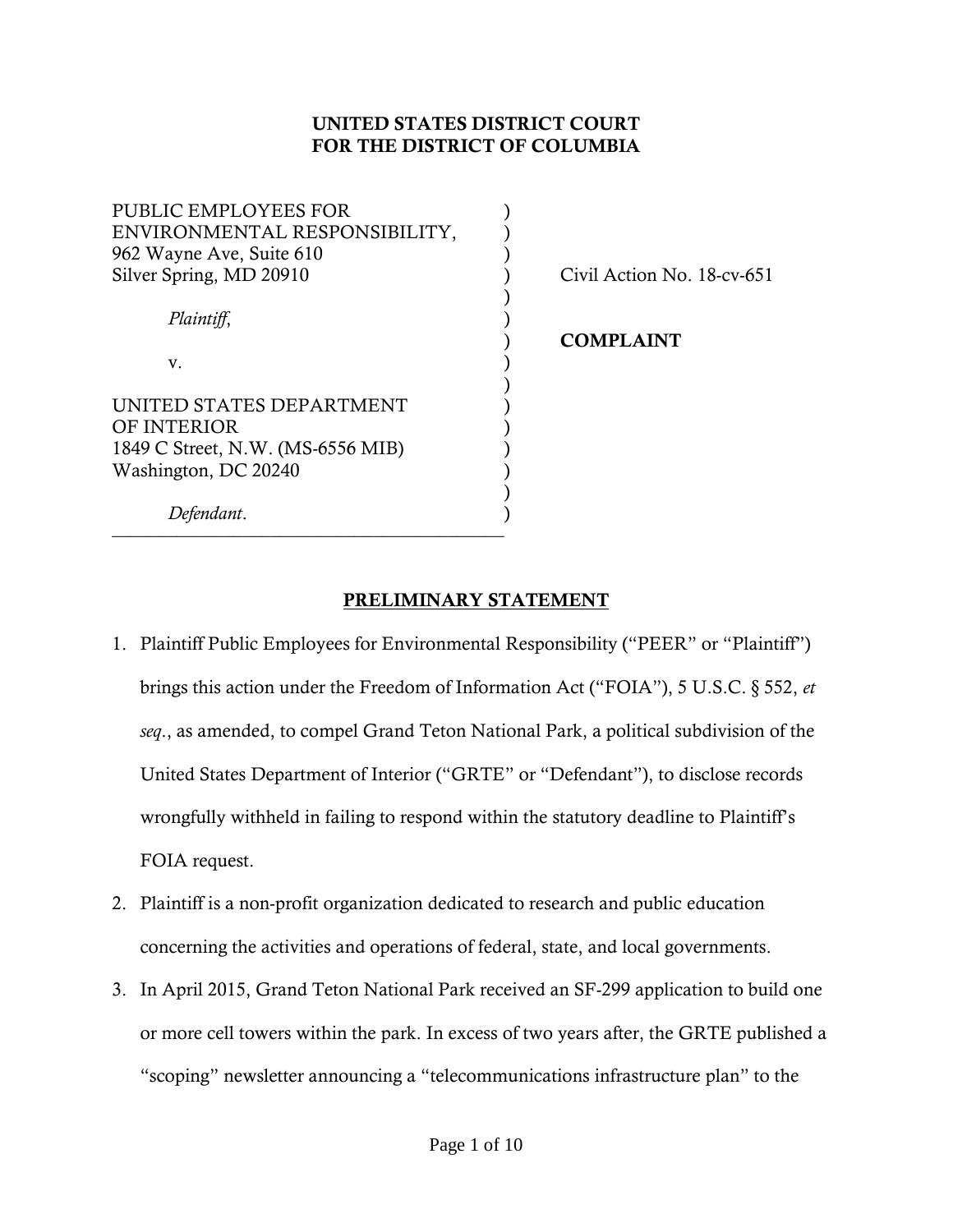public that may include the construction of a cell tower. However, GRTE has not complied with the RM-53: Special Park Uses, Rights-of-Way, Wireless Telecommunications Facilities process that is required before building any cell towers within a national park.

4. On June 27, 2017, Plaintiff electronically sent a FOIA request to Defendant. This request sought (1) copies of all SF-299 applications received by GRTE since 2013, including (but not limited to) the application received in April 2015 that led to the "Telecommunications Infrastructure Plan and Environmental Assessment Scoping" public comment period; (2) all photo simulations pertaining to proposed cellular facilities in GRTE; (3) all "before" and "after" coverage maps for each proposed cellular facility in GRTE; (4) GRTE's written response to any wireless company that has submitted an SF-299 application to GRTE; (5) copies of all records in the possession of GRTE pertaining to the SF-299 application received in April 2015, including (but not limited to) e-mails, e-mail attachments, letters, meeting minutes, meeting notes, phone messages, and memoranda; (6) a copy of GRTE's Administrative Record for the SF-299 application received in April 2015; (7) copies of all records that GRTE is relying upon to determine "visitor expectations" at GRTE, given that the scoping newsletter posted at the National Park Service Planning, Environment and Public Comment ("PEPC") website makes three references to GRTE's desire to meet "visitor expectations"; (8) copies of all records documenting the quality of cell phone coverage in developed areas of GRTE, given that the scoping newsletter posted at PEPC states that there is "unreliable cell phone coverage within developed areas" of GRTE; (9) a copy of the 2001 Park memorandum in which GRTE officials "resolved to restrict cell service to the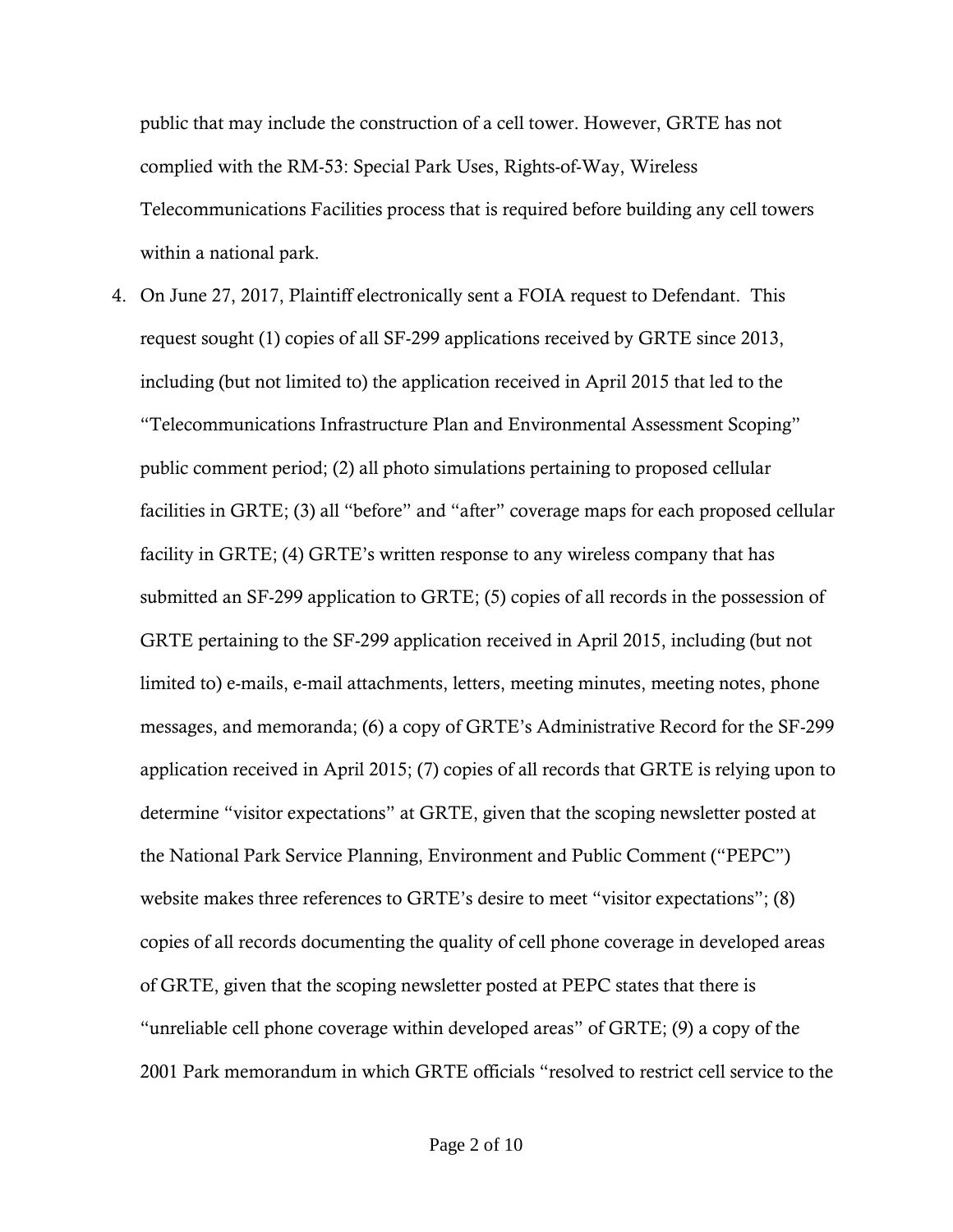park's two most developed classes of land: those managed as 'high density recreation' and 'general outdoor recreation'"; (10) all records in the possession of GRTE relating to consultation with Yellowstone National Park officials regarding cellular communications in the area; (11) all records in the possession of GRTE relating to consultation with Yellowstone National Park officials regarding a fiber optic cable network in the area; (12) all studies since 2013 in the possession of GRTE reviewing or analyzing cellular communications in the Park; and (13) all communications in any form received from the public since January 1, 2013 concerning cellular service in GRTE.

- 5. The FOIA requires federal agencies to respond to public requests for records, including files maintained electronically, to increase public understanding of the workings of government and to provide access to government information. FOIA reflects a "profound national commitment to ensuring an open Government" and agencies must "adopt a presumption in favor of disclosure." Presidential Mem., 74 Fed. Reg. 4683 (Jan. 21, 2009).
- 6. The FOIA requires agencies to determine within 20 working days after the receipt of any FOIA request whether to comply with the request. 5 U.S.C.  $\S$  552(a)(6)(A)(i). Agencies may extend this time period only in "unusual circumstances" and then only for a maximum of ten additional working days. 5 U.S.C.  $\S$  552(a)(6)(B)(i).
- 7. To date, Defendant has failed to make a determination on the request or to produce any records in response to Plaintiff's June 27, 2017 FOIA request, Tracking Number NPS-2017-00967.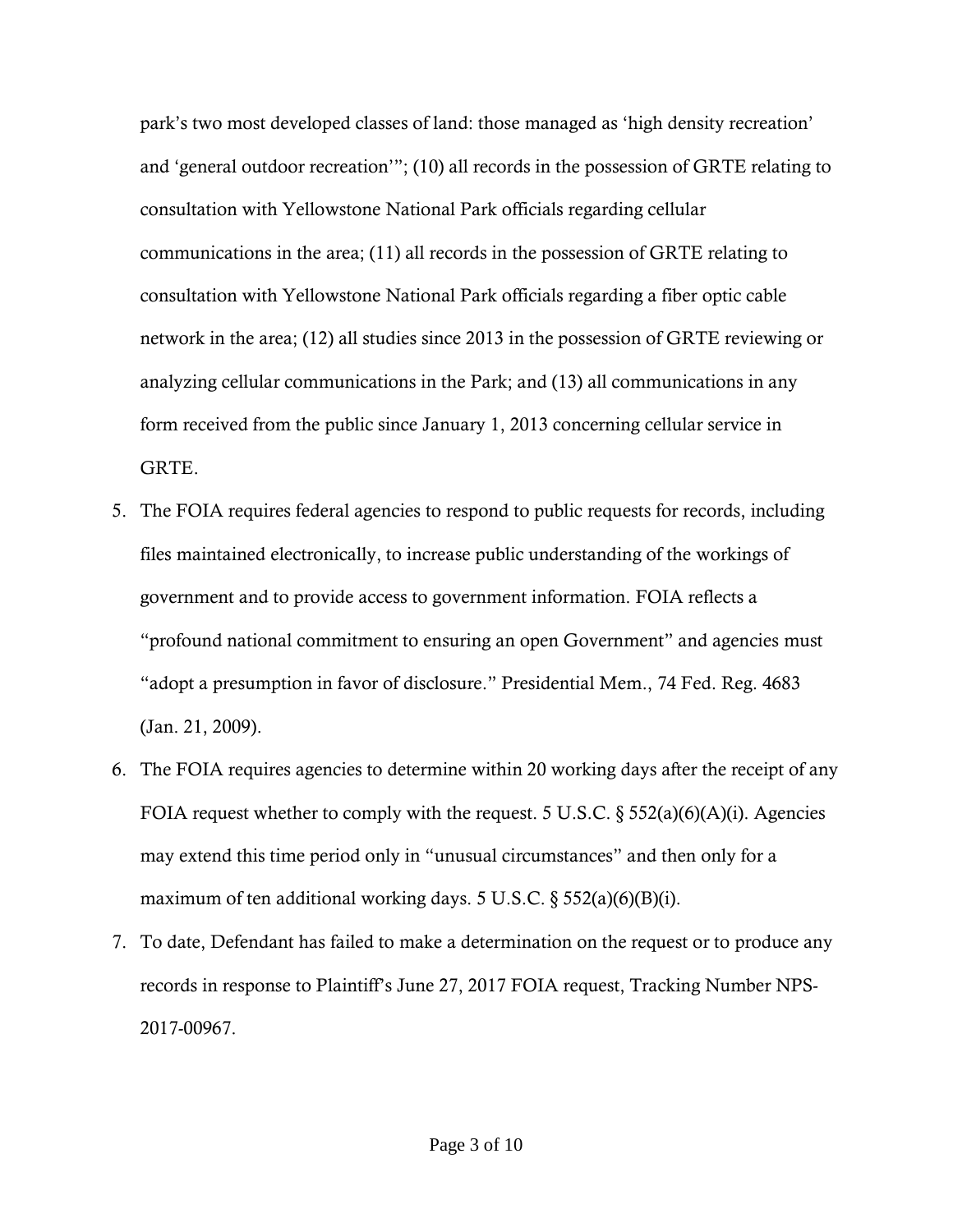- 8. Defendant's conduct amounts to a denial of Plaintiff's FOIA request. Defendant is frustrating Plaintiff's efforts to determine whether legally required processes are being followed by the GRTE, on behalf of the Department of Interior, to construct one or more cell towers in the Park.
- 9. Plaintiff constructively exhausted its administrative remedies under 5 U.S.C.  $\S 552(a)(6)(C)(i)$ , and now seeks an order from this Court requiring Defendant to immediately produce the records sought in Plaintiff's FOIA request, as well as other appropriate relief, including attorneys' fees and costs.

### JURISDICTION AND VENUE

- 10. This Court has jurisdiction over this action under 5 U.S.C. § 552(a)(4)(B). This Court also has federal question jurisdiction over this action under 28 U.S.C. § 1331.
- 11. This Court has the authority to grant declaratory relief pursuant to the Declaratory Judgment Act, 28 U.S.C. § 2201, *et seq*.
- 12. This Court is a proper venue because Defendant is a government agency that resides in the District of Columbia. *See* 28 U.S.C. § 1391(e)(1)(A) (where defendant is the government or a government agency, a civil action may be brought in the district where the defendant resides). Venue is also proper under 5 U.S.C. § 552(a)(4)(B) (providing for venue in FOIA cases where the plaintiff resides, where the records are located, or in the District of Columbia).
- 13. This Court has the authority to award reasonable costs and attorneys' fees under 5 U.S.C.  $\S$  552(a)(4)(E).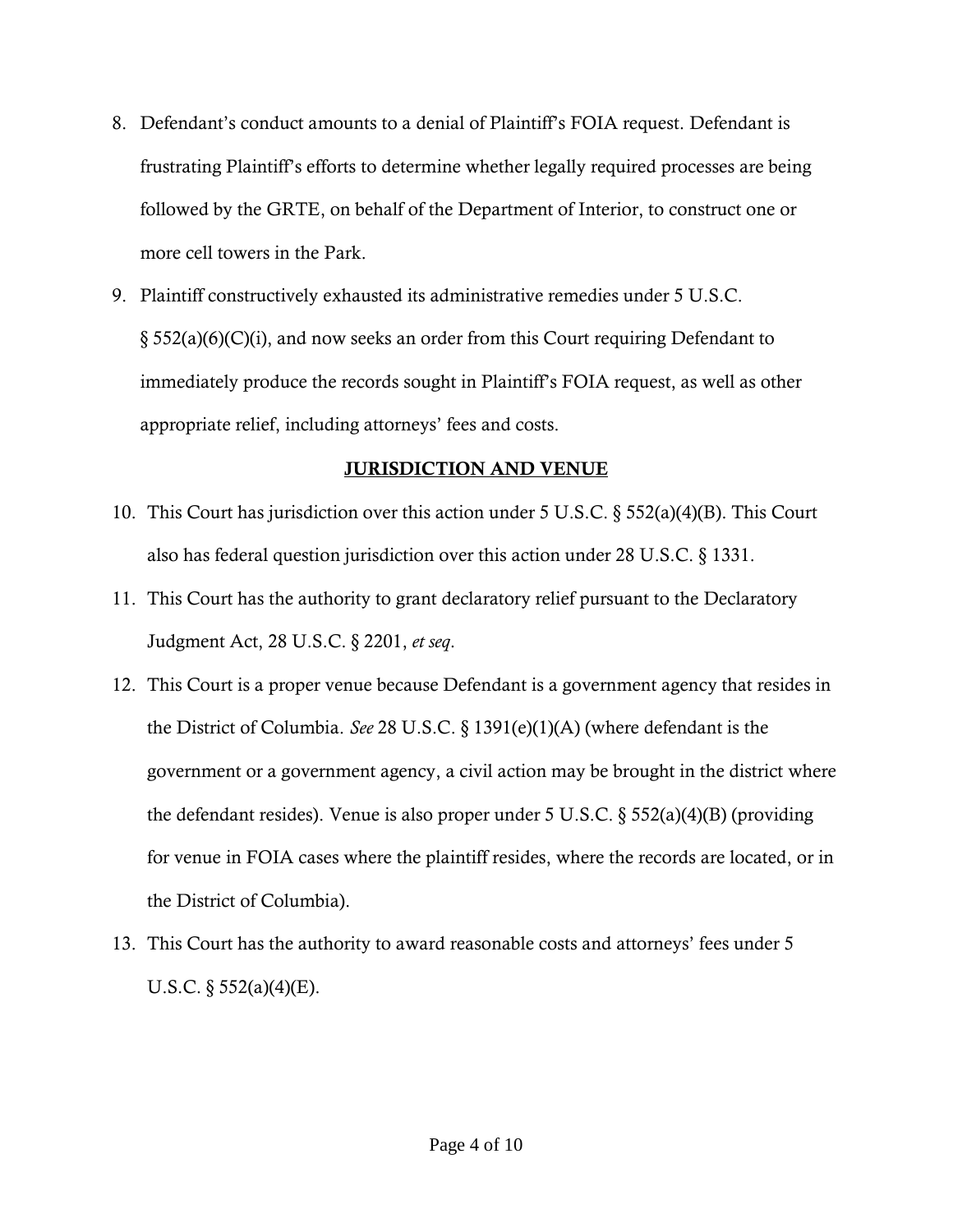#### PARTIES

- 14. Plaintiff, PEER, is a non-profit public interest organization incorporated in Washington, D.C. and headquartered in Silver Spring, Maryland, with field offices in California, Colorado, Florida, Massachusetts, and Tennessee.
- 15. Among other public interest projects, PEER engages in advocacy, research, education, and litigation to promote public understanding and debate concerning key current public policy issues. PEER focuses on the environment, including the regulation and remediation of toxic substances, public lands and natural resource management, public funding of environmental and natural resource agencies, and ethics in government. PEER educates and informs the public through news releases to the media, through its web site, [www.peer.org,](http://www.peer.org/) and through publication of the PEER newsletter.
- 16. Defendant, DOI, is an agency of the United States as defined by 5 U.S.C. § 552(f)(1).
- 17. Defendant is charged with the duty to provide public access to records in its possession consistent with the requirements of the FOIA. Here, Defendant is denying Plaintiff access to its records in contravention of federal law.

#### STATEMENT OF FACTS

- 18. In April 2015, GRTE received a SF-299 application to build one or more cell towers within the Park.
- 19. Every cell tower proposal must follow a process found at RM-53: Special Park Uses, Rights-of-Way, Wireless Telecommunication Facilities ("RM-53 process"), in addition to the normal compliance with the National Environmental Policy Act, 42 U.S.C. § 4321 *et seq*. ("NEPA"), and the National Historic Preservation Act, 16 U.S.C. § 470 *et seq*. ("NHPA").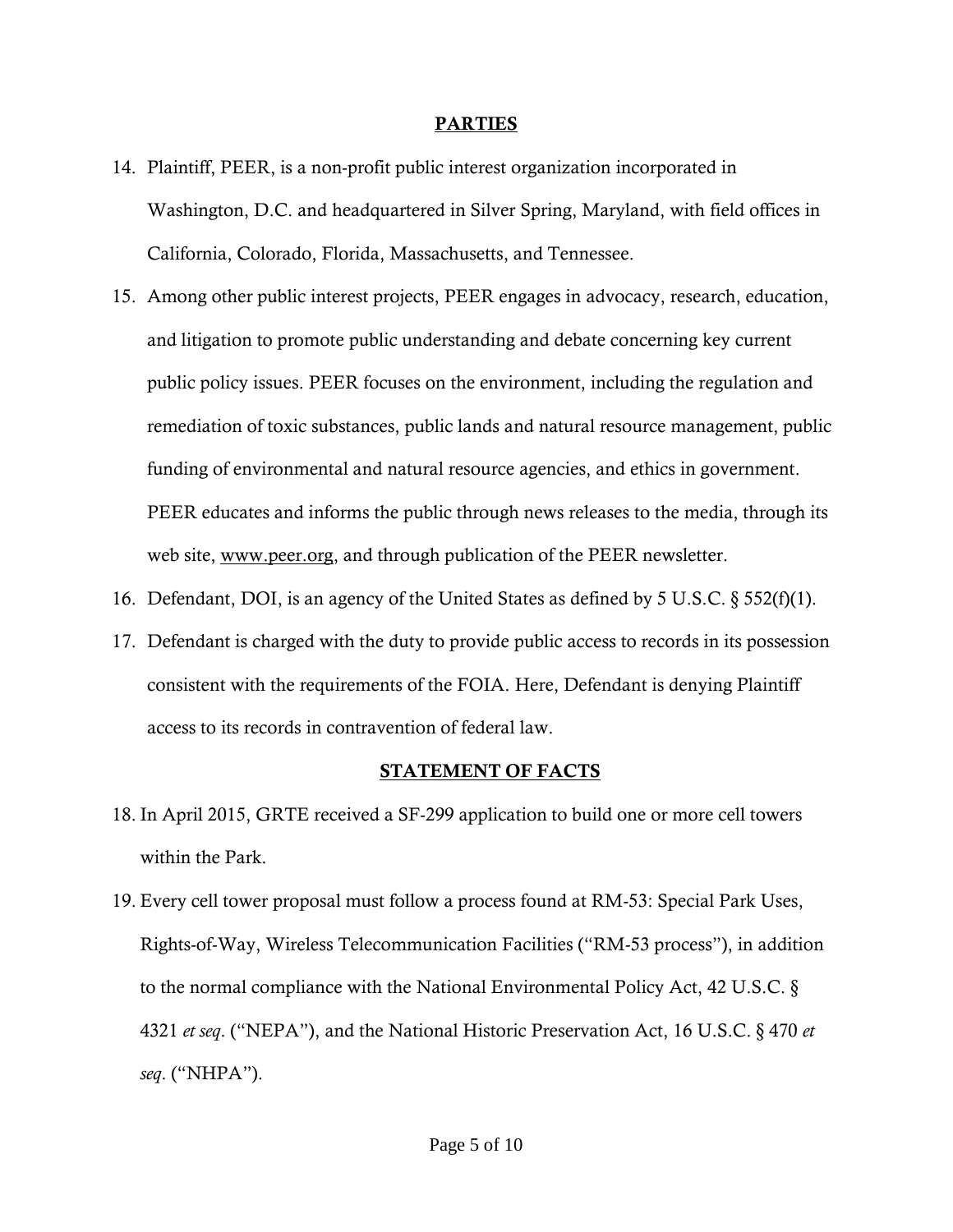- 20. The RM-53 process requires that the GRTE alert the public to the Park's receipt of a cell tower application within ten (10) days after receipt of the application.
- 21. To date, GRTE has not complied with the RM-53 process in response to the April 2015 application for a cell tower, or any other SF-299 applications received since 2013.
- 22. The April 2015 SF-299 application initiated the planning process for GRTE's telecommunications infrastructure plan, but the public was not notified about the existence of the April 2015 SF-299 application until more than two years later.
- 23. On June 27, 2017, as a result of concern about GRTE's compliance with processes that are legally required in response to receiving SF-299 applications, as well as the public's ability to meaningfully understand and comment upon the details of the Park's telecommunications infrastructure plan, PEER requested records and information related to this plan pursuant to FOIA. Specifically, PEER requested:
	- a. *Copies of all SF-299 applications received by GRTE since 2013, including (but not*  limited to) the application received in April 2015 that led to the current *"Telecommunications Infrastructure Plan and Environmental Assessment Scoping" public comment period;*
	- b. *All photo simulations pertaining to proposed cellular facilities in GRTE;*
	- c. *All "before" and "after" coverage maps for each proposed cellular facility in GRTE;*
	- d. *GRTE's written response to any wireless company that has submitted an SF-299 application to GRTE;*
	- e. *Copies of all records in the possession of GRTE pertaining to the SF-299 application received in April 2015. Such records include, but are not limited to, e-mails; e-mail attachments; letters; meeting minutes; meeting notes; phone messages; and memos;*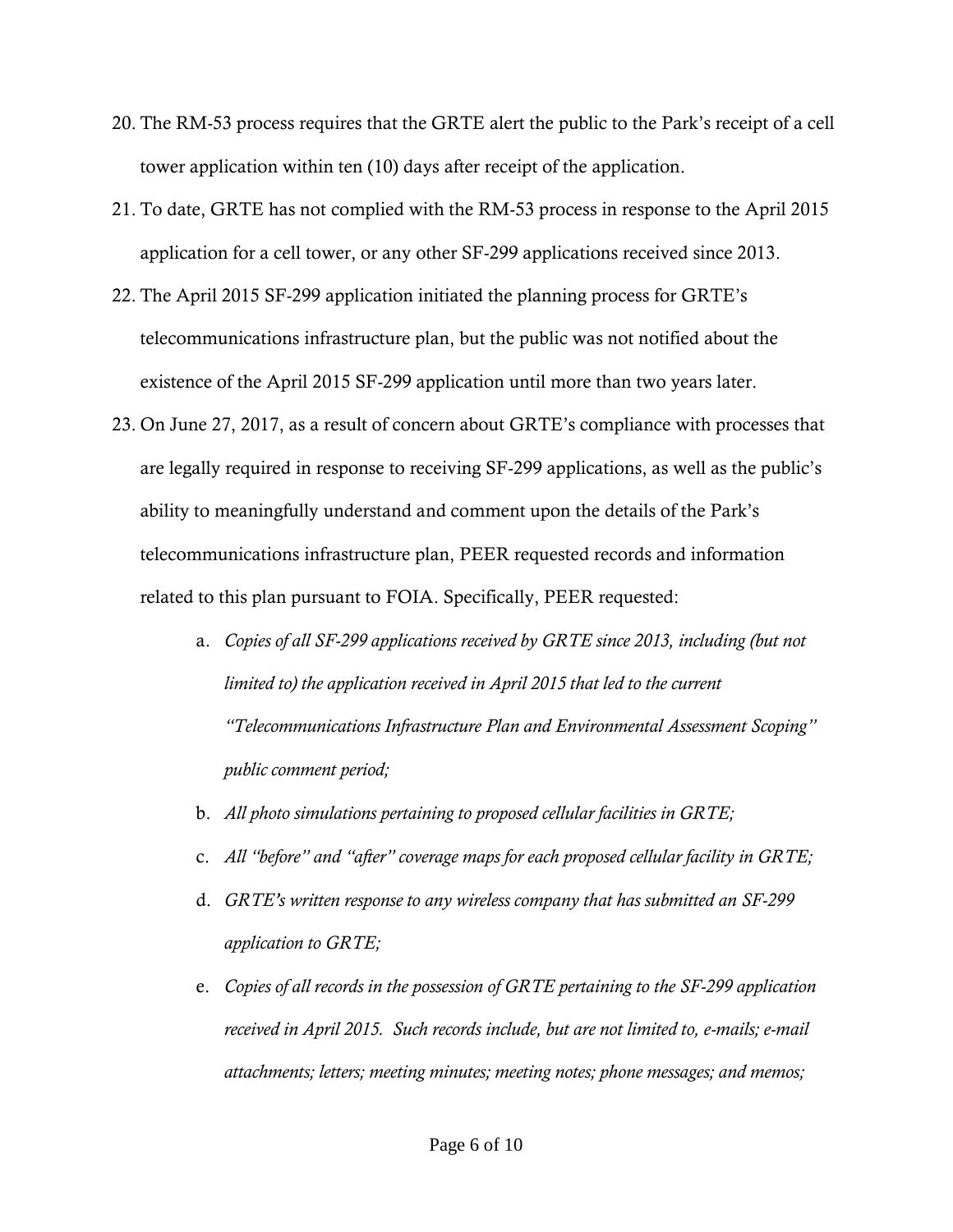- f. *A copy of GRTE's Administrative Record for the SF-299 application received in April 2015;*
- g. *Copies of all records that the Park is relying on to determine "visitor expectations" at GRTE. (The scoping newsletter posted at PEPC makes three references to GRTE's desire to meet "visitor expectations.");*
- h. *Copies of all records documenting the quality of cell phone coverage in developed areas of GRTE. (The scoping newsletter posted at PEPC states that there is "unreliable cell phone coverage within developed areas" of GRTE.);*
- i. *A copy of the 2001 Park memo in which GRTE officials "resolved to restrict cell service to the park's two most developed classes of land: those managed as 'high density recreation' and 'general outdoor recreation.'" This memo was described by Mike Koshmrl in the June 17, 2017 issue of The Jackson Hole Daily ("Teton Park eyes cell service upgrade");*
- j. *All records in the possession of GRTE relating to consultation with Yellowstone National Park officials regarding cellular communications in the area;*
- k. *All records in the possession of GRTE relating to consultation with Yellowstone National Park officials regarding a fiber optic cable network in the area;*
- l. *All studies since 2013 in the possession of GRTE reviewing or analyzing cellular communications in the Park; and*
- m. *All communications in any form received from the public since January 1, 2013 concerning cellular service in GRTE."*
- 24. Pursuant to 5 U.S.C. 552(a)(6)(A), Defendant had twenty working days from the date of receipt to respond, or to assert the need to extend this time limit due to unusual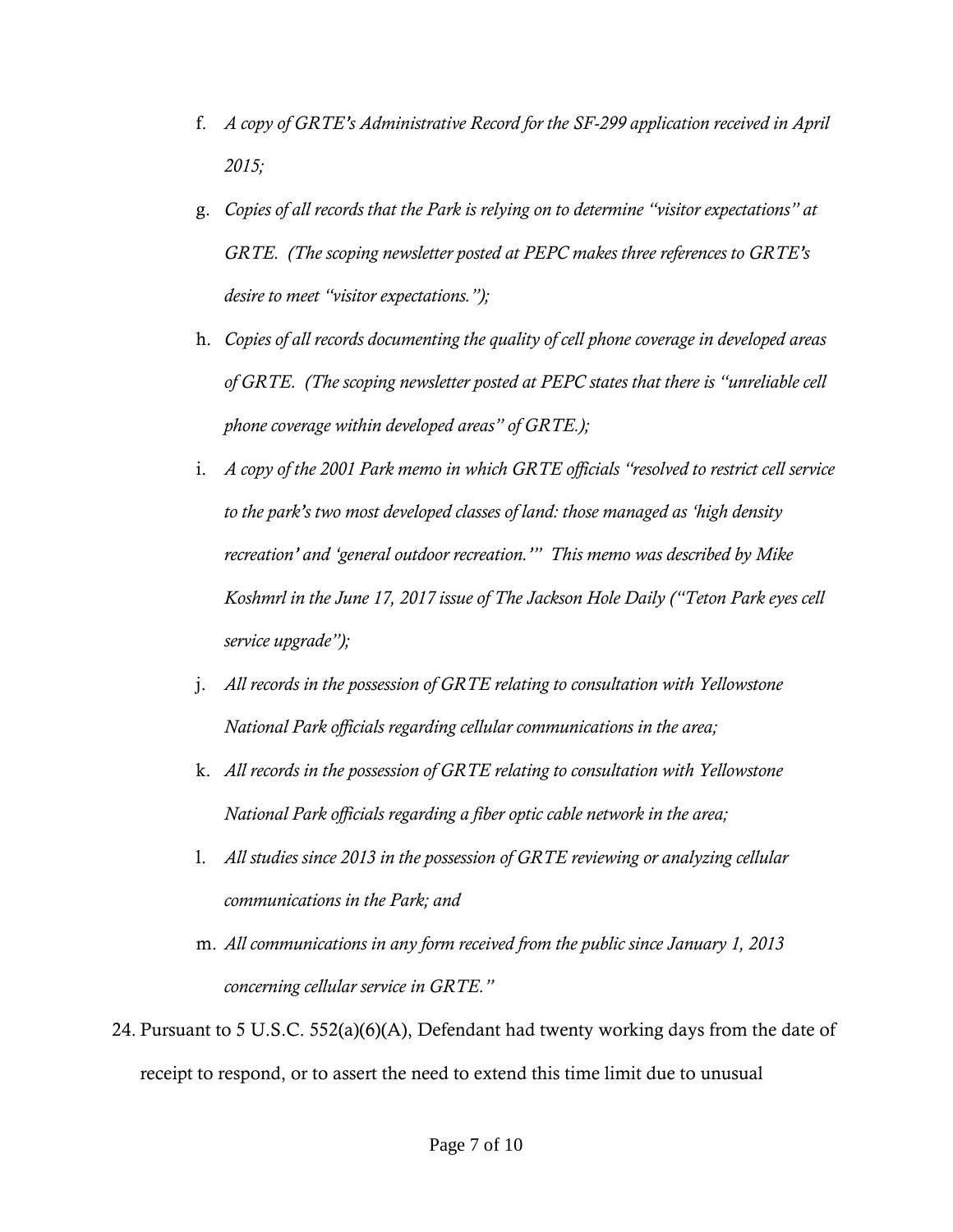circumstances. *See also* 43 C.F.R. §§ 2.16(a), and 2.19. The FOIA also provides that upon request, agencies are to make records "promptly available." 5 U.S.C. §  $552(a)(3)(A)$ .

- 25. On July 14, 2017, DOI (GRTE) sent Plaintiff a letter acknowledging receipt of Plaintiff's request and waiving fees.
- 26. On July 28, 2917, DOI (GRTE) sent Plaintiff a letter notifying Plaintiff that its FOIA request has been placed in the "complex track", which is for requests that can be processed in twenty-one (21) to sixty (60) work days, and that DOI would dispatch a determination to Plaintiff by September 25, 2017.
- 27. In a letter dated September 25, 2017, DOI notified Plaintiff that DOI was unable to dispatch a determination because PEER's request was behind another complex request in the Grand Teton National Park FOIA processing queue. DOI stated that it had conducted the search for records, but was unable to review and process the records. DOI did not provide any approximate timeline regarding when it might fulfill Plaintiff's FOIA request.
- 28. In an email dated February 26, 2018, Plaintiff contacted GRTE concerning the status of this request. GRTE replied the same day stating that the status of this request had not changed since the last update five months prior.
- 29. Twenty working days from June 30, 2017 (the date that Plaintiff's request was received according to the agency's acknowledgement letter) was July 31, 2018. As of this March 22, 2018 filing, Plaintiff has received neither a determination on its June 27, 2017 FOIA request, nor any responsive records.
- 30. Administrative remedies are deemed exhausted when an agency fails to comply with the applicable time limits. 5 U.S.C.  $\S$  552(a)(6)(C)(i). Having fully exhausted its administrative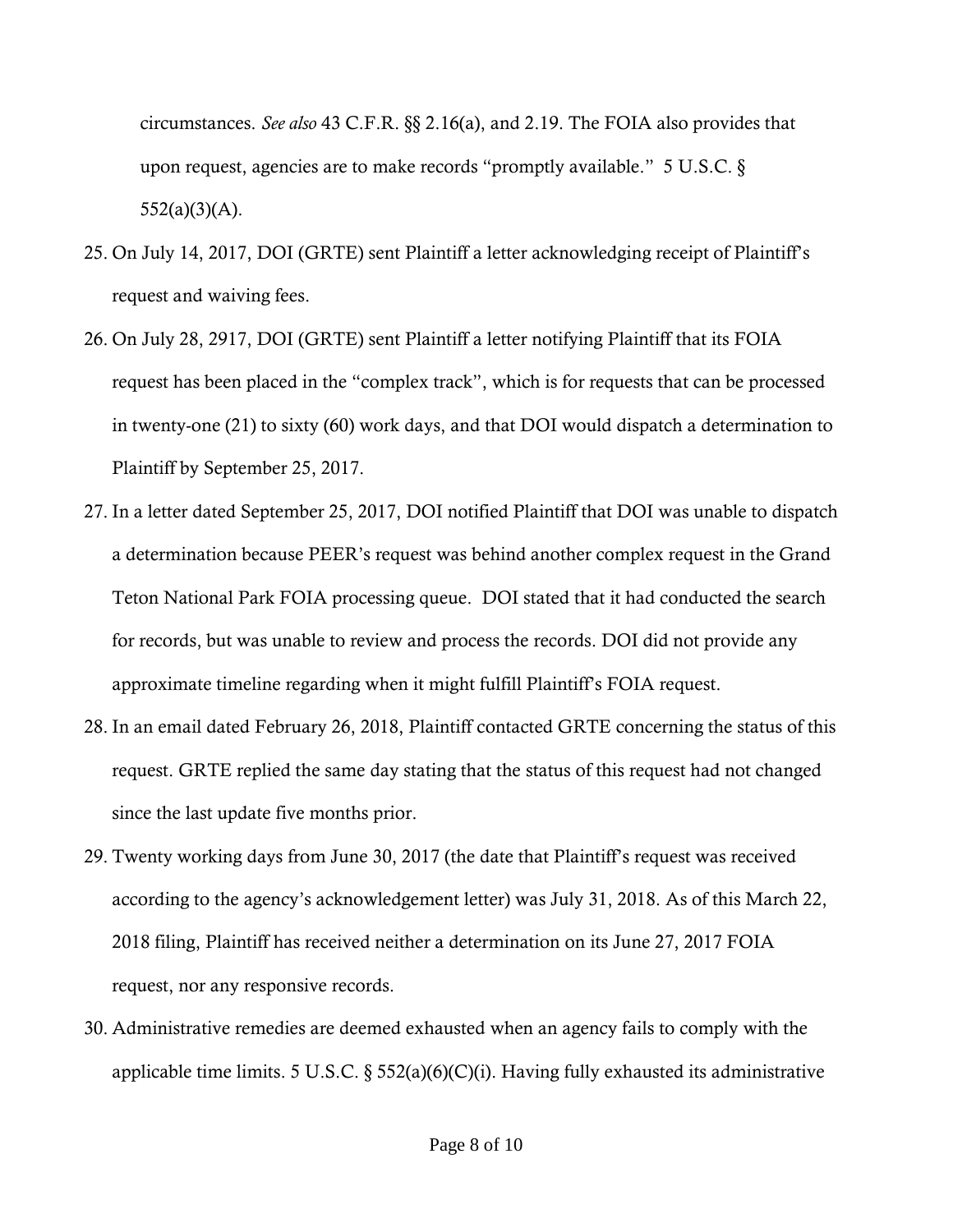remedies for its June 27, 2017 FOIA request, PEER now turns to this Court to enforce the FOIA's guarantee of public access to agency records, along with the remedies available when an agency withholds that access.

# CAUSE OF ACTION

# Violation of the Freedom of Information Act

- 31. Plaintiff incorporates the allegations in the preceding paragraphs.
- 32. Defendant's failure to make a determination on Plaintiff's FOIA request or disclose the records requested within the time frames mandated by statute is a constructive denial and wrongful withholding of records in violation of FOIA, 5 U.S.C. § 552, and the Department of Interior regulations promulgated thereunder, 43 C.F.R. § 2.1 *et. seq*.

## RELIEF REQUESTED

WHEREFORE, Plaintiff respectfully requests that this Court:

- i. Enter an order declaring that Defendant wrongfully withheld requested agency records;
- ii. Issue a permanent injunction directing Defendant to disclose to Plaintiff all wrongfully withheld records;
- iii. Maintain jurisdiction over this action until Defendant is in compliance with the FOIA and every order of this Court;
- iv. Award Plaintiff attorney fees and costs pursuant to 5 U.S.C. § 552(a)(4)(E); and
- v. Grant such additional and further relief to which Plaintiff may be entitled.

Respectfully submitted on March 22, 2018,

\_\_/s/Adam Carlesco \_\_\_\_\_\_\_\_\_ Adam Carlesco, DC Bar # 1601151

Page 9 of 10